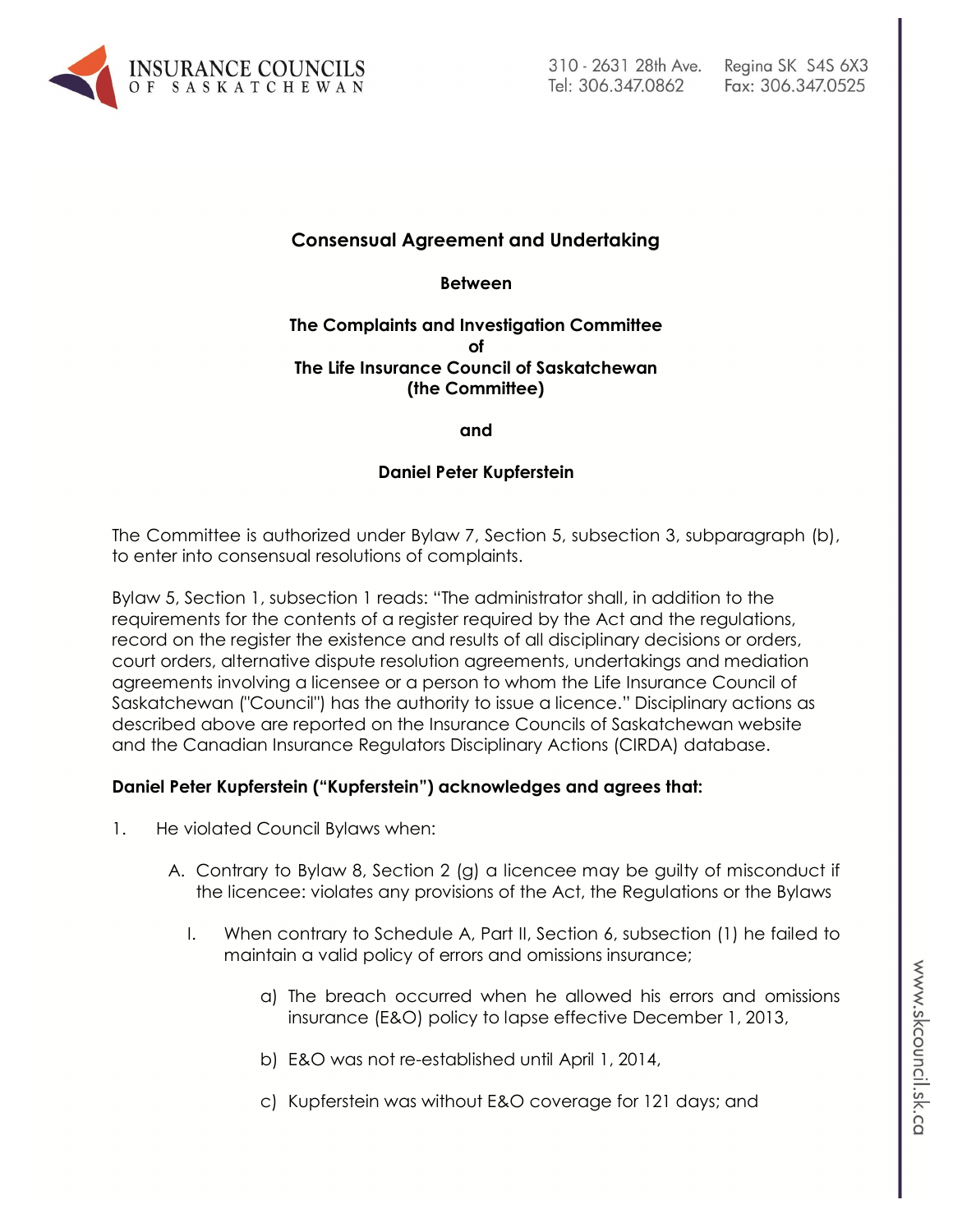- II. Contrary to Bylaw 2, Section 1, subsection (4)(d) he failed to immediately notify Council of cancellation or non-renewal of his errors and omissions insurance
- 2. His rights to appear before a Discipline Committee of Council have been explained to him and he fully understands his rights and/or obligations under Council Bylaw 10;
- 3. He waives his rights to appear before a Discipline Committee and undertakes not to exercise any appeal rights he may have under Council Bylaw 10, Section 3 or *The Saskatchewan Insurance Act,* (the Act) as it relates to matters set out in this Consensual Agreement and Undertaking (Agreement).
- 4. This Agreement does not preclude the Life Council from pursuing any other investigation against him for activities not identified in this Agreement that may be in violation of Council Bylaws or the Act.
- 5. He has been advised by the Committee that it is in his interests to obtain independent legal advice before entering into this Agreement.
	- a. Kupferstein has obtained such independent legal advice and is satisfied with the same, prior to executing this Agreement, or
	- b. Kupferstein has willingly chosen not to obtain such advise prior to executing this Agreement
- 6. Kupferstein hereby affirms that he has read and understood the terms of this Agreement, and is signing it voluntarily and of his own free will.

# **Kupferstein, having waived his rights, undertakes to:**

- 1. Pay a fine in the amount of \$392.00; and
- 2. Reimburse Council's investigation costs in the amount of \$440.00.
- 3. Kupferstein will pay all fines and investigative costs within 30 days of receipt of this Agreement.

#### **The Committee's Agreement:**

1. The Committee agrees to accept from Kupferstein the payment of \$832.00 as full and final resolution of his violation of Council's Bylaws as outlined in this Agreement; and